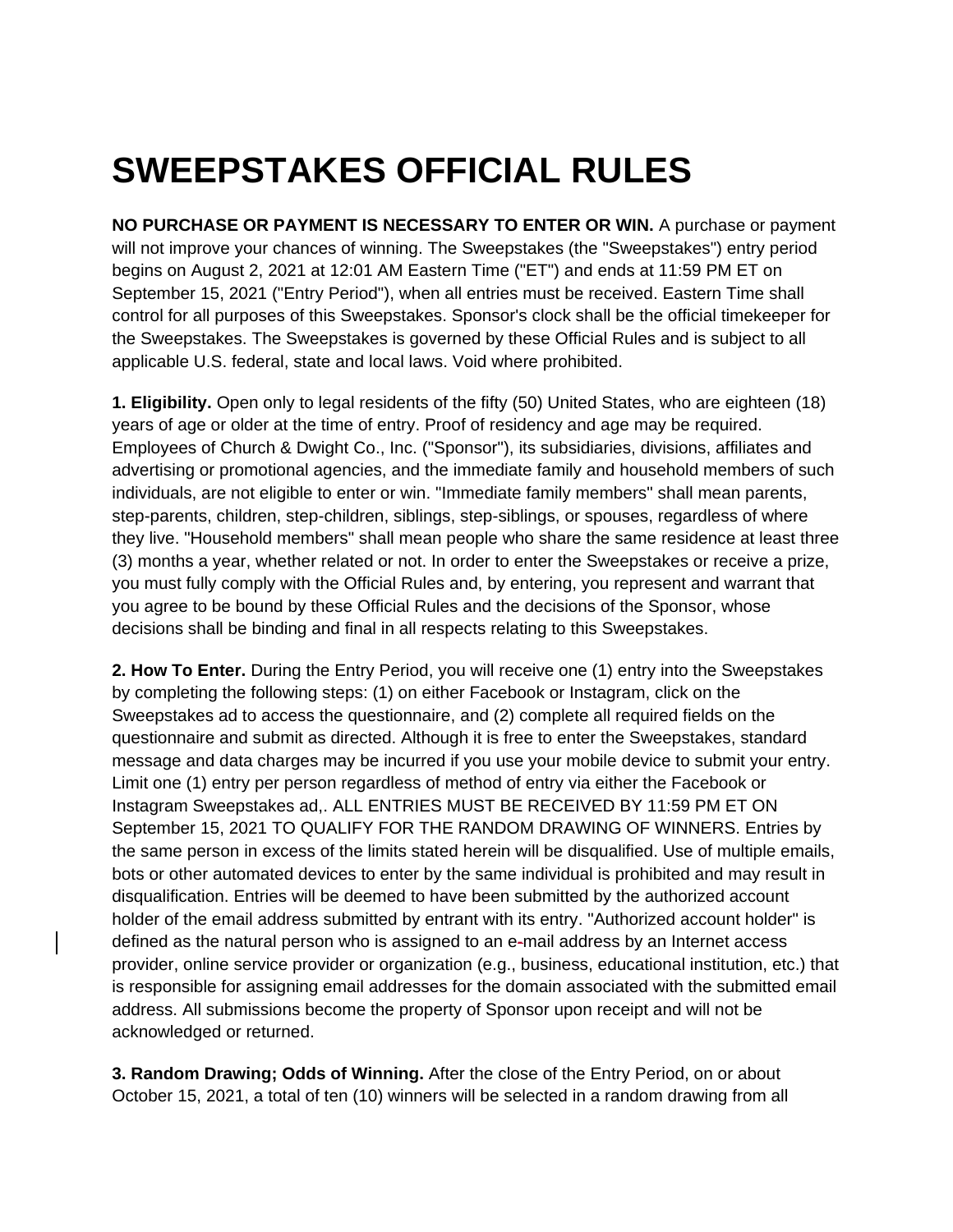eligible entries received. Odds of winning depend upon the total number of eligible entries received during the Entry Period.

**4. Prizes**. Each winner will receive one (1) prize package consisting of the following: one (1) Laundry Bag, a set of three (3) Shammy Towels, one (1) H2GO Marino Water Bottle and OxiClean Product Samples. Approximate retail value ("ARV") of each prize package: \$58.65. A total of ten (10) prize packages are available to be won; no more than the stated number of prizes will be awarded. Limited to one (1) prize per winner/household. All federal, state and local taxes on any prize are the sole responsibility of the prize winner. Any portion of any prize not accepted or unclaimed and/or unused by a winner will be forfeited and will not be substituted. No transfer, refund, cash redemption, substitution or replacement of prize or any prize component permitted, except that Sponsor reserves the right, in its sole discretion, to substitute a prize of equal or greater value (or cash equivalent). ARV of prizes is in U.S. dollars.

**5. Winner Notification.** Potential winners will be notified via email using the contact information provided by potential winner with its entry. Winners may be required, in Sponsor's discretion, to complete and return a Declaration of Eligibility, Release of Liability and Publicity Release (where permitted by law) (collectively, the "Declaration") prior to the prize award or an alternate winner may be selected, in Sponsor's discretion. If potential winner is under the age of majority in its state of legal residence, the Declaration must be executed on its behalf by its parent or legal guardian. In the event: (a) potential winner cannot be reached for whatever reason after a reasonable effort has been exerted or winner notification or Declaration is returned as undeliverable; (b) potential winner declines or cannot accept, receive or use the prize for any reason; (c) of noncompliance with the above or within any of the aforesaid time periods, (d) potential winner is found to be ineligible to enter the Sweepstakes or receive the prize, (e) potential winner cannot or does not comply with the Official Rules, or (f) potential winner fails to fulfill the Declaration-related obligations, the potential winner shall be disqualified from the Sweepstakes and an alternate potential winner may be selected, at Sponsor's sole discretion, from among the other eligible entries received.

**6. Publicity Release; Use of Personal Information.** Except where prohibited or restricted by law, a winner's acceptance of prize constitutes the winner's agreement and consent for Sponsor and any of its designees to use and/or publish winner's name, city and state of residence, photographs or other likenesses, pictures, portraits, video, voice, testimonials, biographical information (in whole or in part), and/or statements made by winner regarding the Sweepstakes or Sponsor, worldwide and in perpetuity for any and all purposes, including, but not limited to, advertising, trade and/or promotion on behalf of Sponsor, in any and all forms of media, now known or hereafter devised, including, but not limited to, print, TV, radio, electronic, cable, or World Wide Web, without further limitation, restriction, compensation, notice, review, or approval. By entering the Sweepstakes, entrants will be sharing their personal information with Sponsor. Personal information collected by Sponsor will be used for administration of the Sweepstakes and awarding the prize. In addition, by entering, entrants agree to Sponsor's use of entrant's personal information as described in its privacy policy a[t](https://www.oxiclean.com/en/Privacy-Policy) [https://www.oxiclean.com/en/Privacy-Policy.](https://www.oxiclean.com/en/Privacy-Policy) Please refer to Sponsor's privacy policy for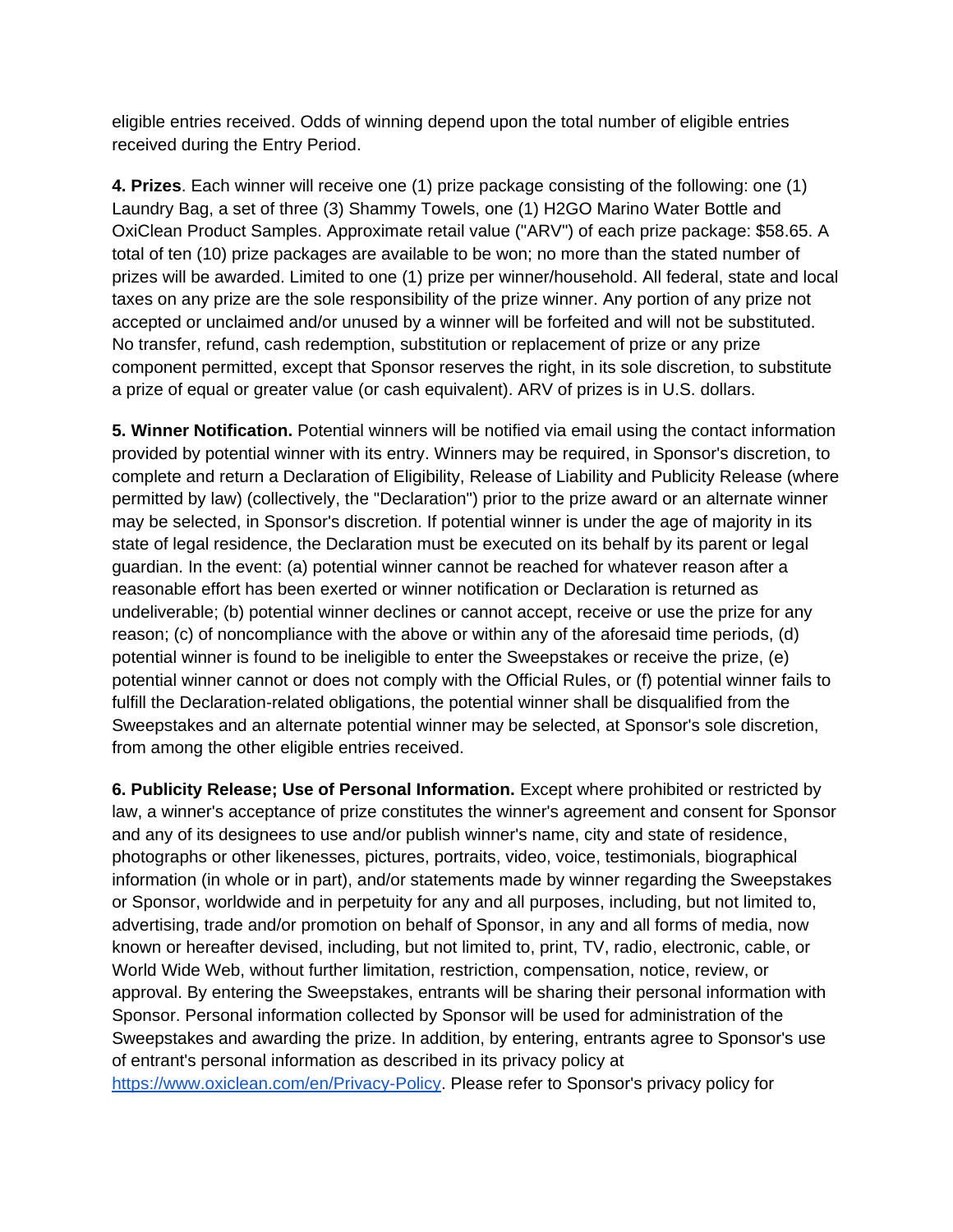important information regarding the collection, use and disclosure of personal information by Sponsor. Sponsor is not responsible for disclosures made by any third party.

**7. No Tampering, Right To Cancel, Modify.** Sponsor and its subsidiaries, affiliates, divisions, partners, representatives, agents, successors, assigns, employees, officers and directors shall not have any obligation or responsibility, including any responsibility to award any prize to entrants, with regard to: (a) entries that contain inaccurate information or do not comply with or violate the Official Rules; (b) entries, prize claims or notifications that are lost, late, incomplete, illegible, unintelligible, damaged or otherwise not received by the intended recipient, in whole or in part, due to computer, human or technical error of any kind, including but not limited to, inactive email accounts, typographical errors, email spam filters or an entrant's failure to monitor its email accounts or spam filters; (c) entrants who have committed fraud or deception in entering or participating in the Sweepstakes or claiming the prize; (d) telephone, electronic, hardware, software, network, Internet or computer malfunctions, failures or difficulties; (e) any inability of the winner to accept the prize for any reason; (f) if a prize cannot be awarded due to delays or interruptions due to Acts of God, natural disasters, terrorism, weather or any other similar event beyond Sponsor's reasonable control; or (g) any damages, injuries or losses of any kind caused by any prize or resulting from awarding, acceptance, possession, use, misuse, loss or misdirection of any prize or resulting from participating in this promotion or any promotion or prize related activities. Sponsor reserves the right, in its sole discretion, to disqualify any individual it finds to be (a) tampering with the entry process or the operation of the Sweepstakes, or with any Website promoting the Sweepstakes; (b) acting in violation of the Official Rules; or (c) entering or attempting to enter the Sweepstakes multiple times through the use of multiple email addresses or social media accounts or the use of any robotic or automated devices to submit entries. If Sponsor determines, in its sole discretion, that technical difficulties or unforeseen events compromise the integrity or viability of the Sweepstakes, Sponsor reserves the right to void the entries at issue, and/or terminate the relevant portion of the Sweepstakes promotion, including the entire Sweepstakes promotion, and/or modify the Sweepstakes and/or award the prizes in a random drawing from all eligible entries received as of the termination date.

**8. Release of Liability; Disclaimer of Warranty; Forum Selection Clause.** By participating in the Sweepstakes, entrants and winners agree to release and hold harmless Sponsor, Facebook, Instagram and their respective parents, subsidiaries, affiliates, divisions, partners, representatives, agents, successors, assigns, employees, officers, directors and members (the "Released Parties"), from any and all liability, for loss, harm, damage, injury, cost or expense whatsoever, including without limitation, property damage, personal injury (including emotional distress), and/or death, which may occur in connection with preparation for, or participation in, the Sweepstakes, or possession, acceptance and/or use or misuse of the prize or participation in any Sweepstakes-related or prize-related activity and for any claims or causes of action based on publicity rights, defamation or invasion of privacy. The Released Parties assume no responsibility for any injury or damage to entrants or to any other person's computer, regardless of how caused, relating to or resulting from entering or downloading materials or software in connection with this Sweepstakes. Entrants and winners acknowledge that Sponsor has neither made nor is in any manner responsible or liable for any warranty, representations or guarantee,